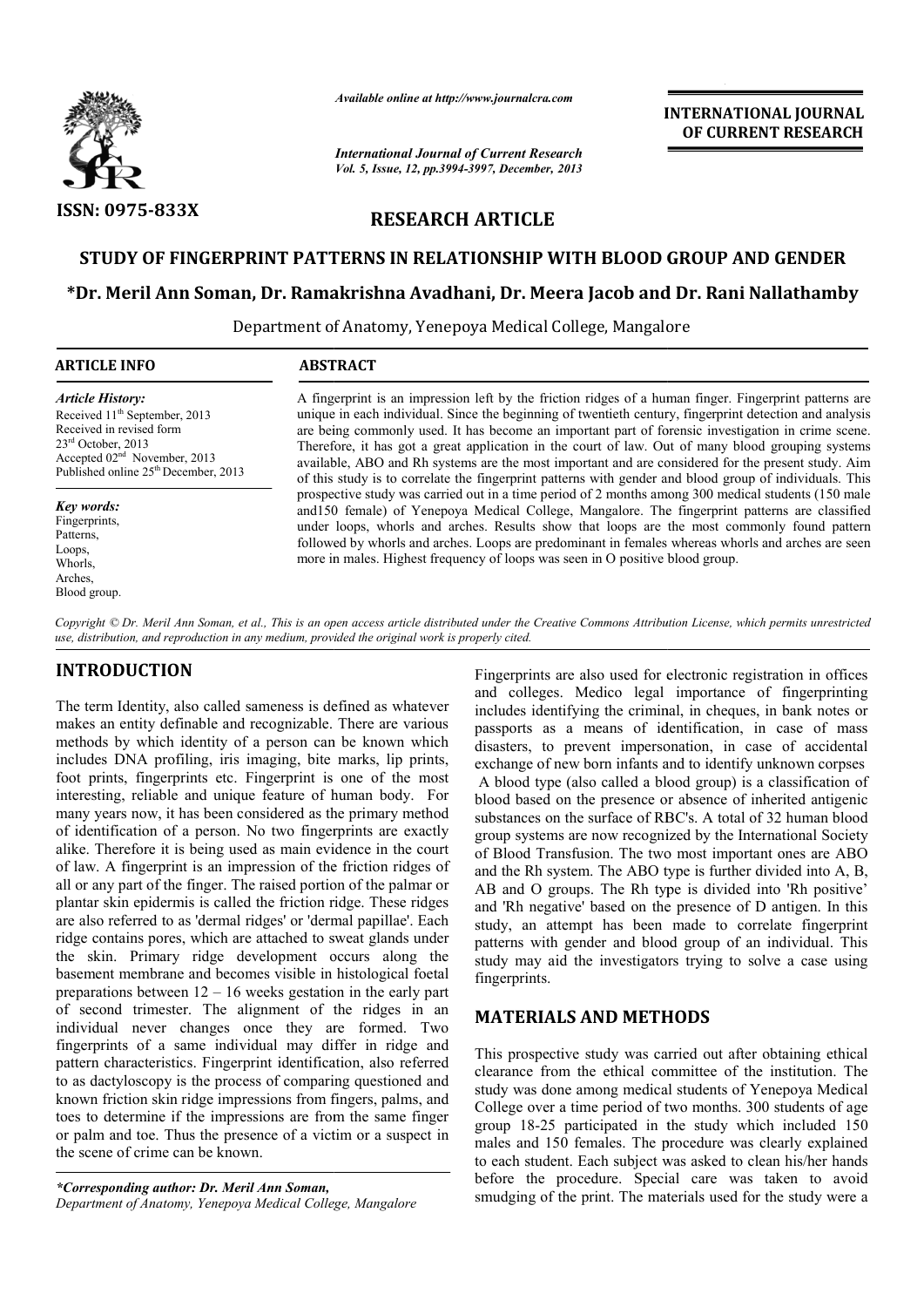stamp pad of Faber Castell Company of size 110mm \* 69mm, a white sheet of paper with ten different blocks for all digits of both the hands and a magnifying lens. The subject was asked to press the fingertip on the stamp pad and thereafter to the paper to transfer the fingerprint impression. Fingerprints of all 10 digits were taken separately on a single sheet of paper which consisted of 10 different blocks for all fingers of right and left hand respectively. Specific number was assigned to each finger. Right thumb was numbered as 1 and number 10 was given to left little finger. After obtaining the fingerprints, other details such as age and sex were noted. Blood groups of all subjects were noted down from their id cards. Each subject was assigned a serial number. Students having any hand deformity or permanent scars on their fingers and those who didn't know their blood groups were excluded from the study.

### RESULTS

The study was carried out in 300 medical students of age group 18-25 years of which 150 were males and 150 were females.

Table 1. Distribution of blood groups of subjects according to gender

| <b>Blood Group</b> | Male |       | Female |       | Total |          |
|--------------------|------|-------|--------|-------|-------|----------|
|                    | 37   | 12.3% | 31     | 10.3% | 68    | 22.6%    |
| B                  | 40   | 13.3% | 48     | 16    | 88    | 29.3%    |
| AB                 | 08   | 2.7%  | 09     |       |       | $5.7\%$  |
| O                  | 65   | 21.7% | 62     | 20.7% | 127   | $42.4\%$ |
| TOTAL              | 150  |       | 150    |       | 300   |          |

Table-1 shows distribution of blood groups of subjects according to gender. Majority of the subjects (127, 42.4%) belonged to blood group O, followed by B (88, 29.3%), A (68,  $22.6\%$ ) and AB (17, 5.7%). Blood group O had the highest frequency in both males and females followed by blood groups B, A and AB.

Table 2. Distribution of blood groups of subjects according to Rh factor

| <b>Blood Group</b> |     | Rh positive |    | Rh negative |
|--------------------|-----|-------------|----|-------------|
|                    | 60  | 20%         |    | 2.7%        |
| В                  | 80  | 26.7%       |    | 2.7%        |
| AB                 | 17  | $5.6\%$     |    |             |
|                    | 121 | 40.3%       | n  | $2\%$       |
| Total              | 278 | 92.6%       | າາ | 7.4%        |

Table 2 shows distribution of blood groups of subjects according to Rh factor. Among 300 individuals, 278 were Rh positive and 22 were Rh negative. O group (121, 40.3%) had the highest frequency among Rh positive followed by B (80, 26.7%), A (60, 20%) and blood group AB (17, 5.6%) had the least frequency. Among Rh negative subjects, blood groups A and B were equally predominant with 2.7% followed by O (2%). AB negative was the rarest group.

Table 3. Distribution of primary fingerprint patterns among the subjects

| Finger print patterns | Total number | Percentage |
|-----------------------|--------------|------------|
| Loops                 | 1826         | $60.9\%$   |
| Whorls                | 970          | 32.3%      |
| Arches                | 204          | $6.8\%$    |
| Total                 | 3000         | 100%       |

Table-3 shows distribution of primary fingerprint patterns among the subjects. Among the fingerprint patterns studied in all fingers of both the hands, loops had the highest frequency of 60.9% followed by whorls with 32.3% and arches showed the least number with 6.8%.

| Table 4. Distribution of fingerprint patterns according to gender |  |  |
|-------------------------------------------------------------------|--|--|
|-------------------------------------------------------------------|--|--|

| Fingerprint patterns | Male |       | Female |       |
|----------------------|------|-------|--------|-------|
| Loops                | 854  | 46.8% | 972    | 53.2% |
| Whorls               | 533  | 54 9% | 437    | 45.1% |
| Arches               | 113  | 55.4% | 91     | 44.6% |

Table-4 shows distribution of fingerprint patterns according to gender. Frequency of loops were found to be higher in females (53.2%) compared to that of males (46.8%). Whorls and arches were seen higher in males compared to females. Table-5 shows distribution of fingerprint patterns among different blood groups with Rh factors. Loops had the highest frequency in all Rh positive and Rh negative blood groups followed by whorls and arches. O positive blood group had the highest number of all the patterns among Rh positive blood groups. Among Rh negative, loops were more in blood group B, whorls in A and arches in O negative blood group. Least number of all the patterns was seen in AB blood group. Arches were the least commonly found pattern in all the blood groups.

### DISCUSSION

Fingerprints are the friction ridge impressions of terminal part of the finger. History of fingerprints dates to around 3000 years back when Chinese used fingerprints to sign legal documents. The advantages of using fingerprint patterns as a means of identification is that it can be filed and saved and are possible to recover it at any point of time. The system of classification which is in use even today was proposed by Sir Edward Henry. The classification is known as Henry's system of classification (http://en.wikipedia.org/wiki/Fingerprint; Pillay, 2009) . The three basic fingerprint patterns which are used in this study are loops (60-65%), whorls (30-35%) and arches (5%). (Fig-1). Arch pattern is the rarest. It can be classified into plain arch and tented arch. Plain arch is made up of ridges lying one above the other. Tented arch consists of one upthrusting ridge which tends to bisect superior ridges at right angles. The loop pattern consists of one delta and one or more recurving edges that enter and leave on the same side.

It is divided into ulnar and radial loop depending on the side from which they enter and leave (Mehta and Mehta 2011). Whorl pattern consists of two points of delta and ridge lines which rounds the core to form a circle or spiral form. Whorl pattern can be subdivided into plain whorl, central pocket whorl, double loop whorl and accidental whorl. Any pattern that does not suit into the above classifications can be called 'composite (Raloti *et al.,* 2013; Sangam *et al.,* 2011; Tanuj and Saurabh 2006). The blood grouping systems used are ABO and Rh which are being widely used today. (Bijlani, 1997) Dr. Rastogi *et al.* in 2010 had conducted a similar study on 200 medical students of Kasturba Medical College, Mangalore (Dr. Rastogi *et al*., 2010). Bhavana *et al.* in 2013 completed a study on 200 individuals from Hubli, Dharwad, Karnataka (Bhavana et al., 2013). The results of these studies are compared with the results of the present study.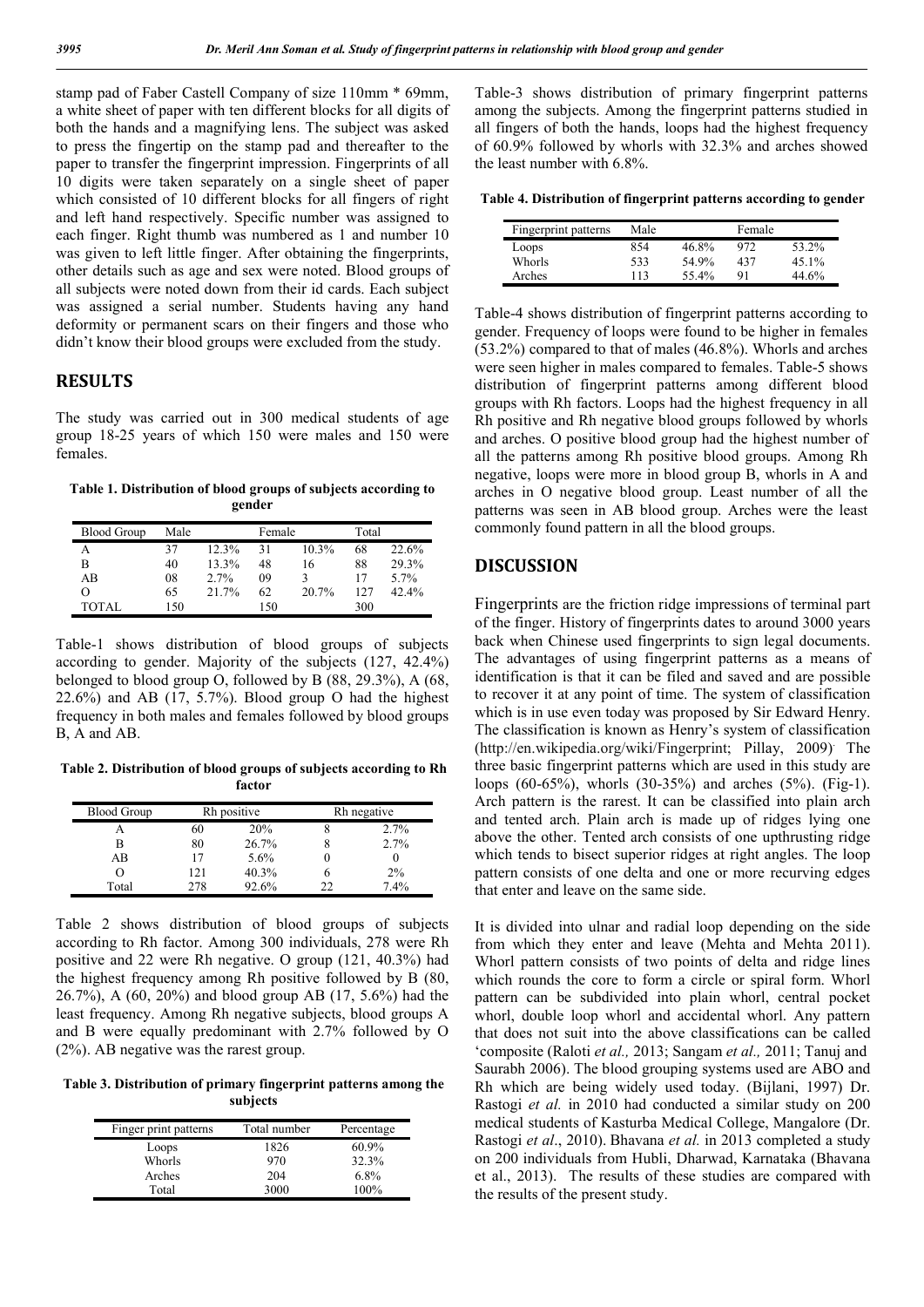|                 |         | Blood Group A |         | Blood Group B<br><b>Blood Group AB</b> |         |       | Blood Group O |       |
|-----------------|---------|---------------|---------|----------------------------------------|---------|-------|---------------|-------|
| Type of pattern | $Rh+ve$ | Rh-ve         | $Rh+ve$ | Rh-ve                                  | $Rh+ve$ | Rh-ve | $Rh+ve$       | Rh-ve |
| Total loops     | 368     | 43            | 500     | 49                                     | 102     | ۰     | 728           | 36    |
| Percentage%     | 61.3%   | 53.8%         | 62.5%   | 61.3%                                  | 60%     | -     | $60.2\%$      | 60%   |
| Total whorls    | 179     | 35            | 240     | 30                                     | 64      | ۰     | 404           | 18    |
| Percentage%     | 29.8%   | 43.8%         | 30%     | 37.5%                                  | 37.6%   | ۰     | 33.4%         | 30%   |
| Total arches    | 53      | 02            | 60      | 01                                     | 04      | -     | 78            | 06    |
| Percentage%     | 8.8%    | 2.5%          | 7.5%    | 1.25%                                  | 2.35%   | ۰     | 6.5%          | 10%   |
| Total           | 600     | 80            | 800     | 80                                     | 170     |       | 1210          | 60    |

Table 5. Distribution of fingerprint patterns among different blood groups with Rh factors

| Table 6. Distribution of blood groups of subjects according to gender |  |  |  |  |  |
|-----------------------------------------------------------------------|--|--|--|--|--|
|-----------------------------------------------------------------------|--|--|--|--|--|

| Blood group | Bhavana D |       |       | Dr. Rastogi P |       |       | <b>Present Study</b> |       |       |
|-------------|-----------|-------|-------|---------------|-------|-------|----------------------|-------|-------|
|             | М         |       | Total | M             |       | Total | M                    |       | Total |
| А           | 11%       | 10%   | 21%   | 16.5%         | 11.5% | 28%   | 12.3%                | 10.3% | 22.6% |
| B           | 17.5%     | 19.5% | 37%   | 16.5%         | 15.5% | 32%   | 13.3%                | 16%   | 29.3% |
| AB          | 3.5%      | 3.5%  | 7%    | 2%            | 2.5%  | 4.5%  | 2.7%                 | 3%    | 5.7%  |
| O           | 18%       | 17%   | 35%   | 15%           | 20.5% | 35.5% | 21.7%                | 20.7% | 42.4% |



LOOP



ARCH Fig. 1. The three fingerprint patterns

Table-6 shows comparative study on distribution of blood groups of subjects according to gender. The results of the present study were in accordance with the results obtained from Dr. Rastogi's study where blood group O dominates followed by blood groups B, A and AB. Whereas in Bhavana D's study, blood group B dominates followed by O, A and AB.

Table 7. Distribution of blood groups of subjects according to Rh factor

| <b>Blood</b><br>group | Bhavana D |          |          | Dr. Rastogi P |          | Present Study |  |
|-----------------------|-----------|----------|----------|---------------|----------|---------------|--|
|                       | Rh        | Rh       | Rh       | Rh            | Rh       | Rh            |  |
|                       | positive  | negative | positive | negative      | positive | negative      |  |
| A                     | 19.5%     | 1.5%     | 26.5%    | 1.5%          | 20%      | 2.7%          |  |
| B                     | 35%       | 2%       | 30.5%    | 1.5%          | 26.7%    | 2.7%          |  |
| AB                    | 6.5%      | 0.5%     | 4.5%     | $\theta$      | 5.6%     | $\theta$      |  |
| O                     | 34%       | $1\%$    | 34.5%    | $1\%$         | 40.3%    | $2\%$         |  |
| Total                 | 95%       | 5%       | 96%      | $4\%$         | 92.6%    | 7.4%          |  |

Table-7 shows comparative study on distribution of blood groups of subjects according to Rh factor. Rh positive blood groups dominated in the present study and AB negative blood group was found to be the rarest. The results were in accordance with the findings from past studies.

Table 8. Distribution of primary fingerprint patterns among the subjects

| Fingerprint patterns | Bhavana D | Dr. Rastogi P | Present Study |
|----------------------|-----------|---------------|---------------|
| Loops                | 58.9%     | 60.95%        | $60.9\%$      |
| Whorls               | 29.6%     | 32.55%        | 32.3%         |
| Arches               | $11.5\%$  | $6.5\%$       | $6.8\%$       |

Table-8 shows comparative study on distribution of primary fingerprint patterns among the subjects. Loops dominated in all the three studies followed by whorls and arches.

Table 9. Distribution of fingerprint patterns according to gender

| Fingerprint<br>patterns | Bhavana D |        | Dr. Rastogi P |        | Present Study |          |  |
|-------------------------|-----------|--------|---------------|--------|---------------|----------|--|
|                         | Male      | Female | Male          | Female | Male          | Female   |  |
| Loops                   | 47.38%    | 52.63% | 47.58%        | 52.42% | 46.8%         | 53.2%    |  |
| Whorls                  | 57.09%    | 42.90% | 55.78%        | 44.22% | 54.9%         | $45.1\%$ |  |
| Arches                  | 48.26%    | 51 73% | 44.61%        | 55.38% | 55.4%         | 44.6%    |  |